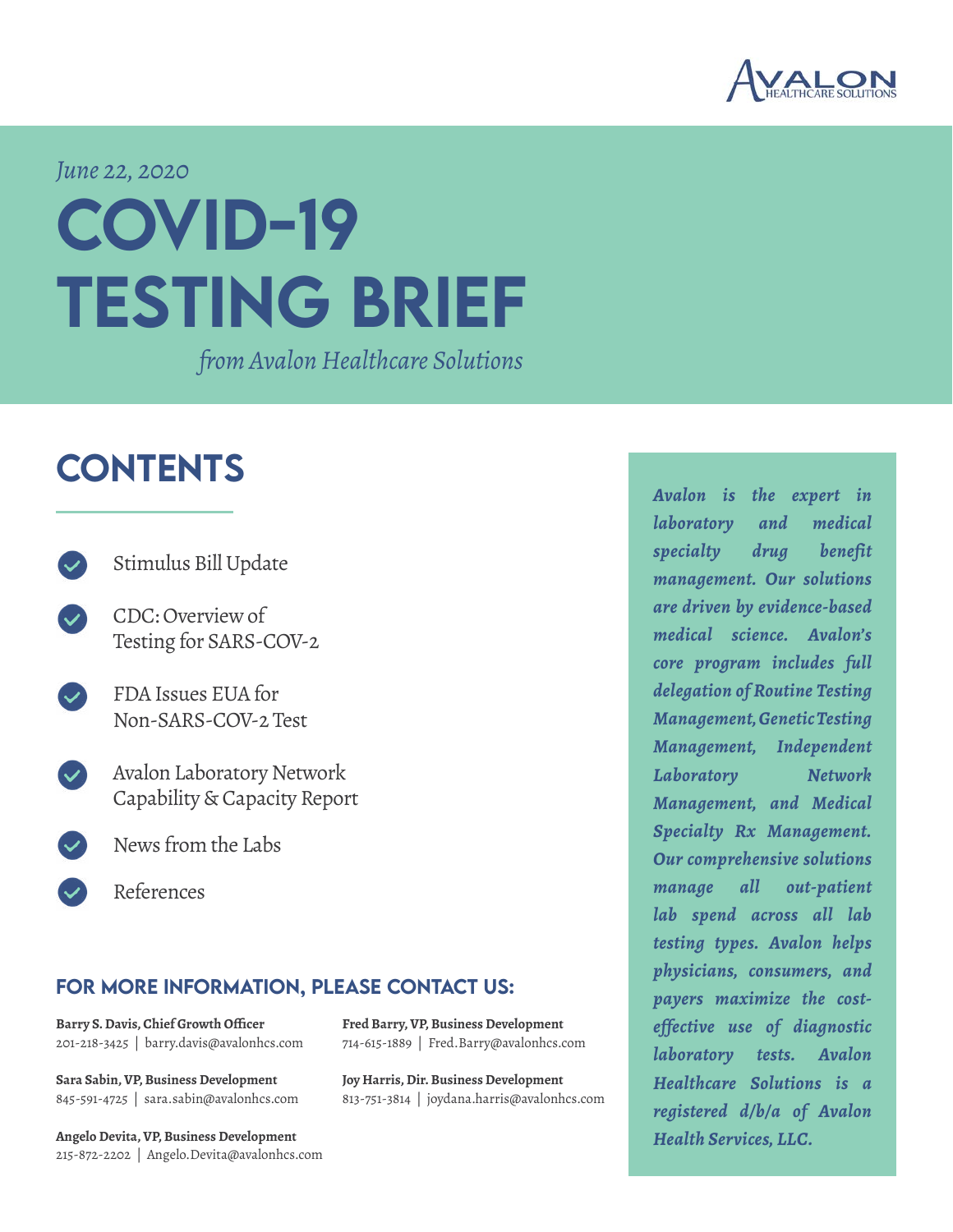### <span id="page-1-0"></span>Stimulus Bill Update



#### **OVERVIEW**

On May 18, 2020, the U.S. Health & Human Services (HHS) **[announced](https://www.hhs.gov/about/news/2020/05/18/hhs-delivers-funding-to-expand-testing-capacity-for-states-territories-tribes.html)** it is providing \$11 billion in new funding to states, localities, and tribes to support COVID-19 testing. The great majority of the funding will be distributed by the CDC through its Epidemiology and Laboratory Capacity for Prevention and Control of Emerging Infectious Diseases (ELC) **[cooperative](https://www.cdc.gov/ncezid/dvbd/about/prepare-nation/elc.html) [agreement](https://www.cdc.gov/ncezid/dvbd/about/prepare-nation/elc.html)**. As part of the effort to help states re-open their businesses and communities, the funds will support the development, purchase, and administration of COVID-19 tests, as well as contact tracing / exposure notification activities.

This funding is authorized by the fourth economic stimulus bill that was signed into law on April 24, 2020: **[the Paycheck Protection](https://www.congress.gov/bill/116th-congress/house-bill/266/actions?KWICView=false)  [Program and Healthcare](https://www.congress.gov/bill/116th-congress/house-bill/266/actions?KWICView=false) [Enhancement Act \(PPPHCE\)](https://www.congress.gov/bill/116th-congress/house-bill/266/actions?KWICView=false) [Act.](https://www.congress.gov/bill/116th-congress/house-bill/266/actions?KWICView=false)** The bill provides \$100 billion for the Public Health and Social Services Emergency Fund at HHS, including \$25 billion for necessary expenses related to COVID-19 testing -- including "not less than \$11 billion for states, localities, tribal organizations." The funds may also be used to conduct surveillance, trace contacts, and other activities related to COVID-19 testing.



#### FUNDING REQUIREMENTS

Each Governor or official receiving the funding must submit a detailed plan to HHS about their COVID-19 testing and goals for the 2020 calendar year.



This plan must include:

1. Number of tests needed, including diagnostic, serological, and other tests

2. Month-by-month estimates of lab and testing capacity, which includes reporting related to workforce, equipment and supplies, and available tests

3. Description of how resources will be used for testing, including easing of COVID-19 community mitigation policies.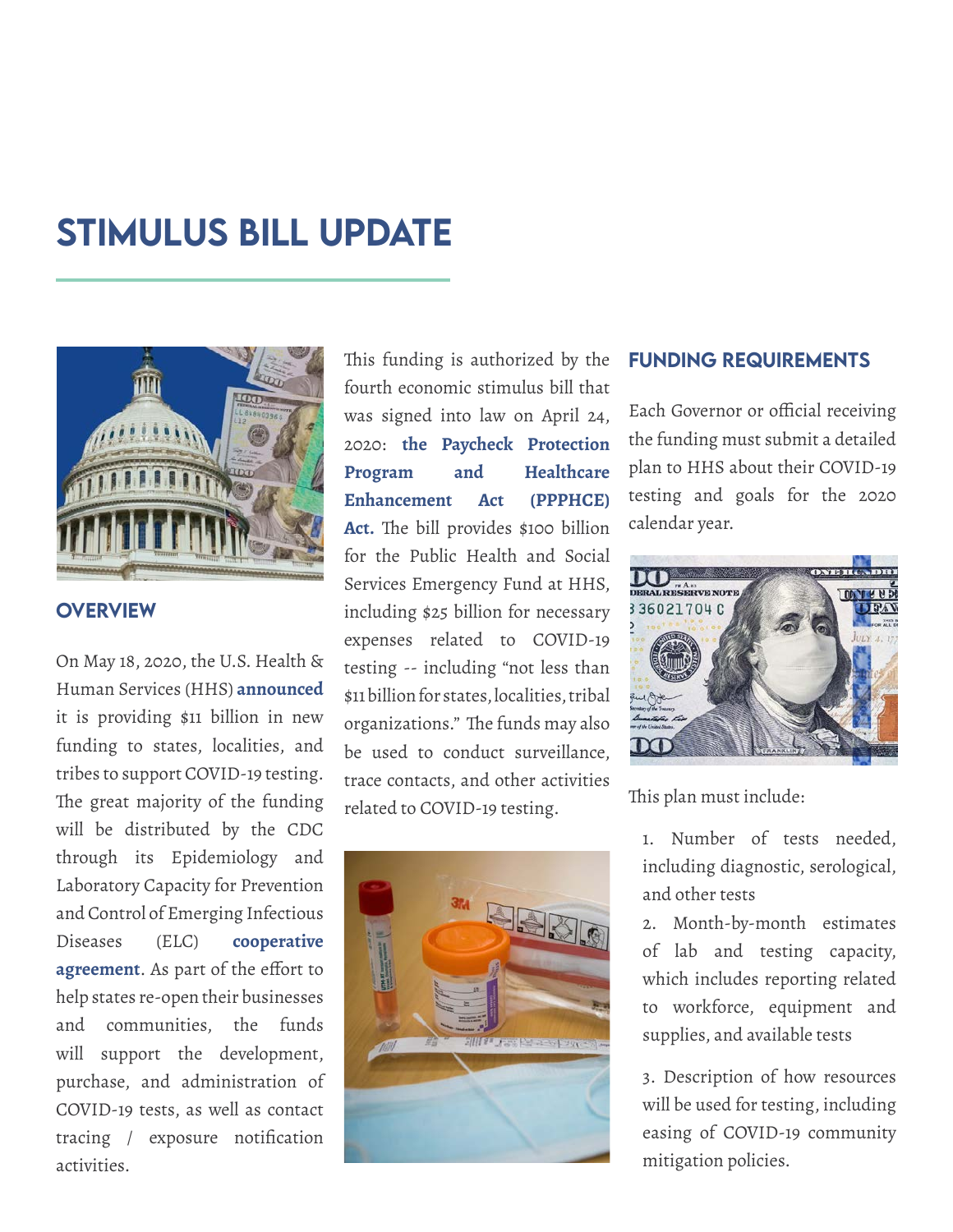#### FUNDING RECIPIENTS

1. **CDC:** a complete list of all recipients of the \$10.25 billion in CDC funds can be found **[here](https://www.cdc.gov/coronavirus/2019-ncov/downloads/php/funding-update.pdf)**; see far right column for HHS testing funds. Funding ranges from \$3 million to \$800 million, and recipients include:

a. Most of the 50 states

b. Cities: New York City, Los Angeles County, Washington DC c. Territories: Guam and Puerto Rico

2. **Tribal Organizations:** the IHS director **[wrote](https://www.ihs.gov/sites/newsroom/themes/responsive2017/display_objects/documents/2020_Letters/DTLL_DUIOLL_05192020.pdf)** to Tribal and Urban Indian Organization (UIO) Leaders announcing how the \$750 million in funding will be distributed on May 19, 2020.



#### LAB INDUSTRY REACTION

This additional funding for states comes after the **[lab industry](https://www.acla.com/acla-letter-to-congressional-leadership-on-covid-19/) [complained](https://www.acla.com/acla-letter-to-congressional-leadership-on-covid-19/)** that the largest stimulus bill (**[the CARES Act](https://www.congress.gov/116/bills/hr748/BILLS-116hr748enr.pdf)**) failed to prop up lab testing. The American Clinical Laboratory Association (ACLA) recommended that additional funding be directed



to clinical laboratories to meet the continued demand for testing. Part of ACLA's request was to designate funds to cover uncompensated testing for uninsured and underinsured patients, saying that the **[existing programs to cover testing](https://www.hrsa.gov/CovidUninsuredClaim)**  were not benefiting clinical labs. ACLA also noted that the inadequate payment rates and out-of-network providers ordering COVID-19 tests were forcing labs to bear the cost of promised free testing.

On May 11, 2020, ACLA issued another statement after the Trump Administration announced its intention to ramp up funding:

*"Across the country, laboratories have made significant investments to expand capacity, including purchasing new platforms, retraining staff, and managing the skyrocketing cost of supplies. To continue to make these investments and expand patient access to high-quality testing in every community, laboratories will need designated resources. Without sustainable funding, we cannot achieve sustainable testing."*

ACLA later expressed support for a letter sent by several U.S. House Representatives on June 8th, asking HHS Secretary Azar to direct the funds from the Public Health and Social Services Emergency Fund (PHSSEF) to support the expanded efforts of clinical laboratories.



The Members wrote:

*"While laboratories are eligible, along with other providers, for these funds, there have been no federal funds specifically designated for the laboratories that have stepped up in this public health crisis and have made significant investments to expand access to COVID-19 testing despite 40-60 percent reductions in regular commercial volume due to the economic lockdowns."*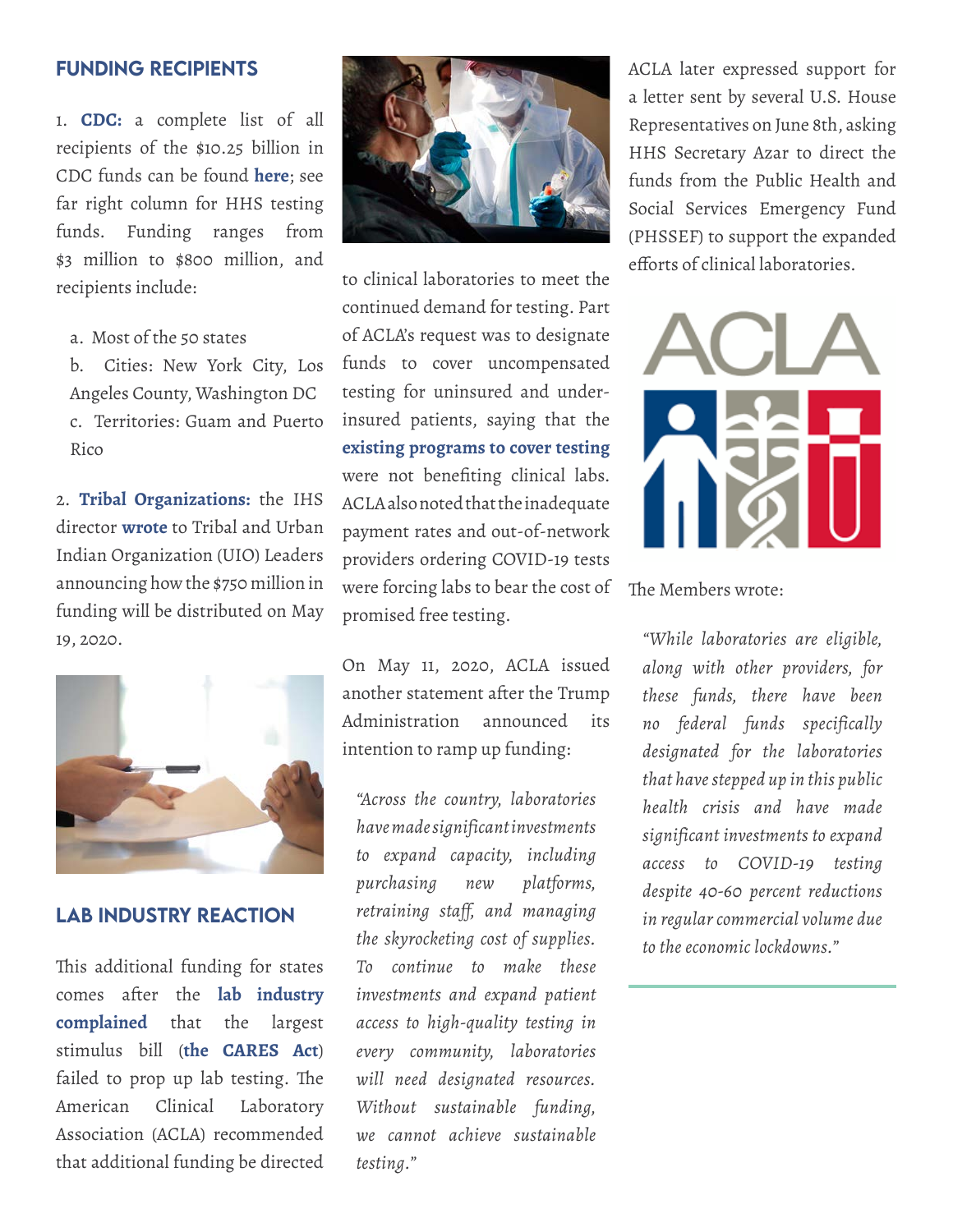### <span id="page-3-0"></span>CDC: OVERVIEW OF TESTING FOR SARS-COV-2



On June 13th, 2020, the CDC published additional guidance regarding testing for SARS-CoV-2. In the guidance document, the CDC provides a summary of considerations and recommendations for testing for SARS-CoV-2. They have developed their recommendations regarding SARS-CoV-2 testing based on what is currently known about this subject.

Currently, the CDC recommends viral tests (i.e., nucleic acid or antigen tests) to diagnose an acute infection. And, they do not recommend testing the same individual more than once within a 24-hour period. In addition, the CDC recommends using either an authorized nucleic acid or antigen detection assay that has received an FDA EUA to test persons with symptoms. They do recommend

testing for all close contacts of persons with SARS-CoV-2 infection and for all neonates born to women with COVID-19, regardless of symptoms. In general, the CDC does not have a specific recommendation for testing asymptomatic population without clinical reasons, but they encourage facilities to work with local, territorial, and state departments to determine if testing will be



needed and to develop a strategy for it. The CDC also recommends using one of several possible approaches to determine resolution of infection with SARS-CoV-2 such as test-based or symptom-based strategies.

Regarding antibody testing, the

CDC does not currently recommend its use as the sole basis for diagnosis of an acute infection, and antibody tests are not authorized by the FDA for such diagnostic purposes. The CDC states that antibody testing may be useful to support clinical assessment of persons presenting late in their infection as an adjunct to viral testing and in those suspected to have post-infectious syndrome caused by SARS-CoV-2, such as multisystem inflammatory syndrome in children (MIS-C). According to the CDC, further research is needed to determine how antibody testing can be used and if it can predict immunity or if these tests may have utility in infection control decisions. The CDC states that antibody tests can help with public health surveillance for SARS-CoV-2.

Finally, the CDC document provides many links to other documents issued by the CDC that provide full details about each topic discussed in the current guidance. This guidance can be found **[here.](https://www.cdc.gov/coronavirus/2019-ncov/hcp/testing-overview.html)**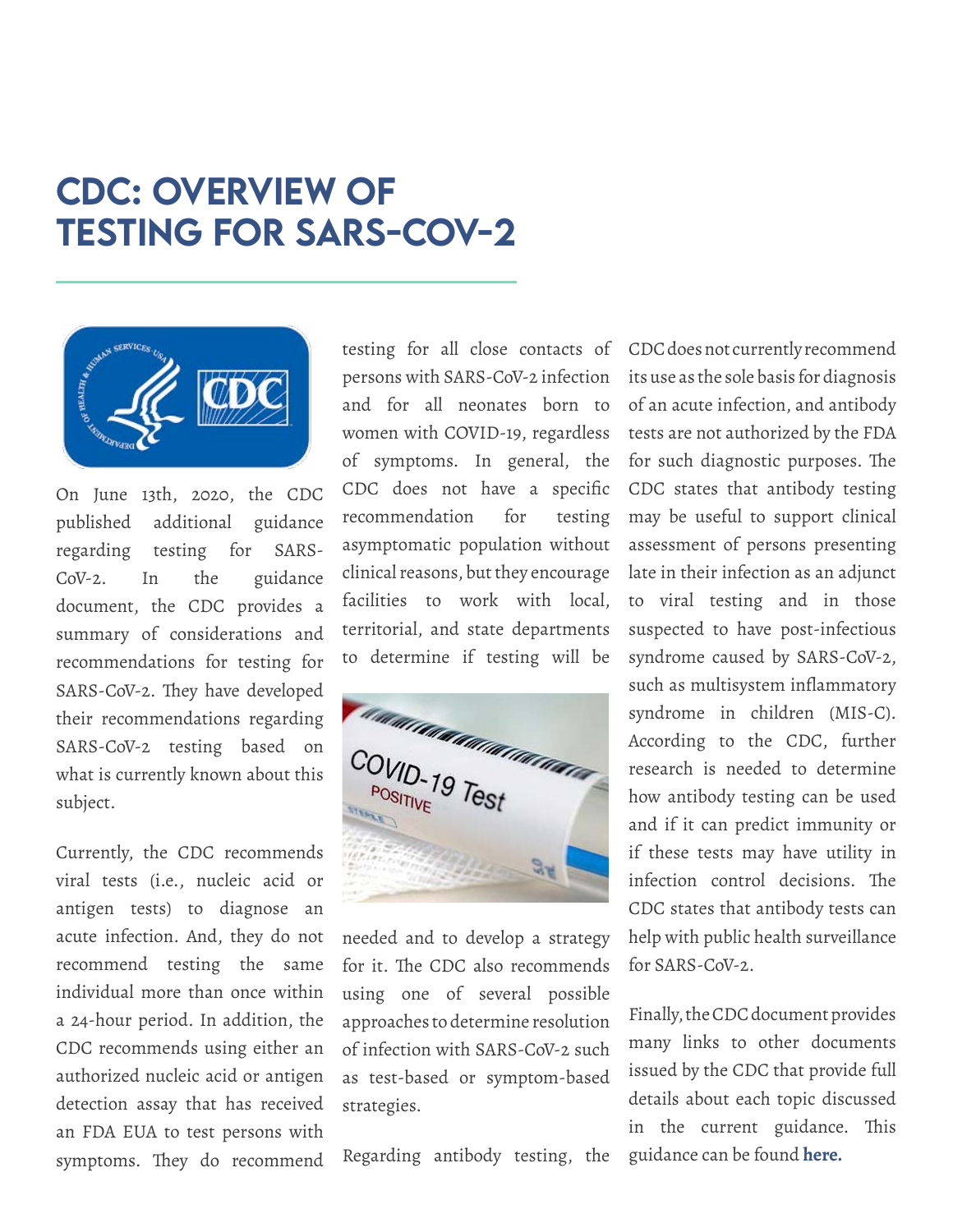## <span id="page-4-0"></span>FDA ISSUES EUA FOR NON-SARS-COV-2 TEST



On June 2, 2020, the FDA issued the first EUA under the HHS Public Health Emergency for COVID-19 for a test that is not directly related to SARS-CoV-2, the virus that causes COVID-19. The Elecsys IL-6 test from Roche Diagnostics is an electrochemiluminescence immunoassay (or ECLIA) that quantitatively measures the amount of interleukin-6 (IL-6) in human serum or plasma.<sup>1</sup>

IL-6 is a non-specific inflammatory marker involved in a number of processes, including the immune response and tissue injury.<sup>2</sup> IL-6 is produced in response to many conditions—it is **NOT** specific to COVID-19.

The Elecsys IL-6 test indirectly measures the amount of IL-6 using an antibody "sandwich" method where one antibody binds to any IL-6 in the sample. The sample is then washed to remove any excess antibodies, and then a second particle that recognizes the antibody is added so that it can bind, forming a "sandwich". This "sandwich" generates a signal that the analyzer reads to calculate the amount of IL-6 in the original sample.



The Elecsys IL-6 test can be used with the cobas e 411, e 601, e 602, and e 801 analyzers. The reported sensitivity of this test is 84% (with a 95% confidence interval [or 95%CI] of 60 – 97%). The specificity of this test is 63% (with a 95%CI of 44 – 80%).1

The current FDA EUA for the Elecsys IL-6 test does include a warning, stating the following, "This test has not been FDA cleared or approved; [t]his test has been authorized by FDA under an EUA for authorized laboratories…only to assist in identifying severe inflammatory response, when used as an aid in determining the risk of intubation with mechanical ventilation in confirmed COVID-19 patients…"1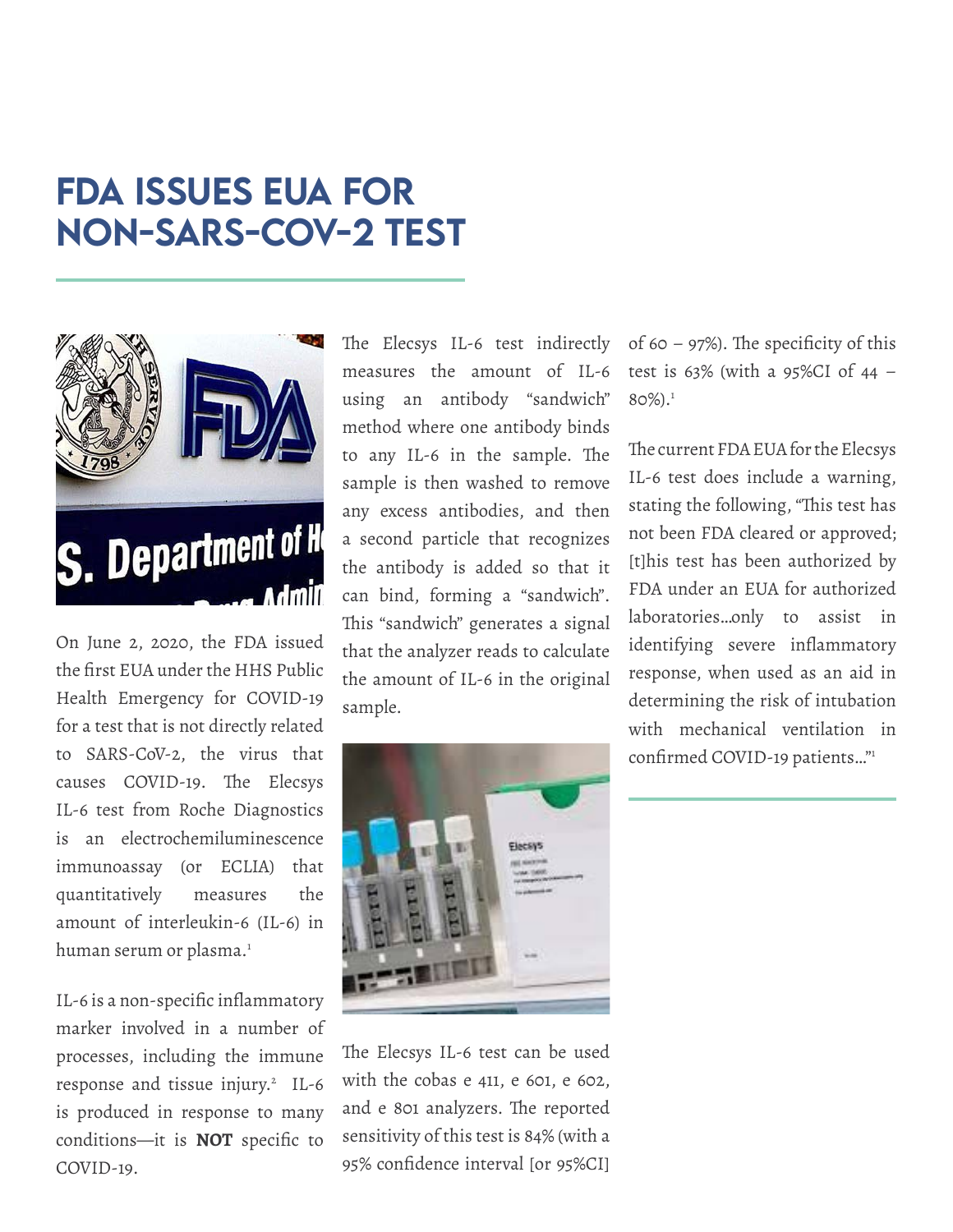### <span id="page-5-0"></span>Avalon Laboratory Network Capability & Capacity Report

The testing capacity for the network the diagnostic (PCR) as well as laboratory's utilization rates for remains stable. Most laboratories the serological (antibody) testing COVID-19 testing was at 82% and report that they continue to have for COVID-19. On June 9th, Citi 11% for PCR and serological testing, some excess capacity with both Research estimated one national respectively.

| <b>LAB</b>                         | <b>HEALTHPLAN</b> | <b>RT-PCR</b><br>Y/N | <b>MULTI</b><br><b>PLAT-</b><br><b>FORM</b> | <b>CAPA-</b><br><b>CITY</b><br>(PER<br>DAY) | <b>TAT</b> | <b>ANTI-</b><br><b>BODY</b><br><b>TESTING</b> | <b>FDA</b><br><b>EUA</b> | <b>CAPACITY</b><br>(PER DAY) | <b>TURN-</b><br><b>AROUND</b><br><b>TIME</b> |
|------------------------------------|-------------------|----------------------|---------------------------------------------|---------------------------------------------|------------|-----------------------------------------------|--------------------------|------------------------------|----------------------------------------------|
| LabCorp                            | SC, NC            | Y                    | Y                                           | 110,000                                     | 1-3 days   | Y                                             | Y                        | 300,000                      | 1-3 days                                     |
| Quest                              | SC, NC, CBC, VT   | Y                    | Y                                           | 105,000                                     | 1-2 days   | Y                                             | Y                        | 200,000                      | 1-2 days                                     |
| BioReference                       | SC, NC, CBC, VT   | Y                    | Y                                           | 35,000                                      | 1-2 days   | $\mathbf Y$                                   | Y                        | 100,000                      | 3 days                                       |
| Sonic CPL (Clinical Pathology Lab) | SC                | $\mathbf Y$          | Y                                           | 20,000                                      | 1-3 days   | Y                                             | Y                        | 100,000                      | 1 day                                        |
| Mako Medical Lab                   | SC, NC            | Y                    | Y                                           | 12,000                                      | 1-2 days   | Y                                             | Y                        | 20,000                       | 1 day                                        |
| Premier Medical Lab                | SC                | Y                    | Y                                           | 10,000                                      | 1-3 days   | $\mathbf Y$                                   | Y                        | 6,000                        | 1-2 days                                     |
| Eurofins-Diatherix**               | SC, NC, CBC, VT   | Y                    | N                                           | 10,000                                      | 1-2 days   | Y                                             | Y                        | 5,000                        | 2-4 days                                     |
| MDL (Medical Diagnostic Lab)       | SC, NC, CBC, VT   | Y                    | N                                           | 5,000                                       | 1-2 days   | $\mathbf Y$                                   | Y                        | 1,000                        | 3 days                                       |
| Neogenomics                        | SC, NC, CBC, VT   | Y                    | Y                                           | 3,400                                       | 1-4 days   | N                                             | N/A                      | N/A                          | N/A                                          |
| BAKO                               | SC, NC, CBC, VT   | Y                    | N                                           | 2,500                                       | 1-2 days   | $\mathbf N$                                   | N/A                      | N/A                          | N/A                                          |
| Precision Genetics                 | SC, NC            | Y                    | N                                           | 2,500                                       | 1 day      | $\mathbf N$                                   | N/A                      | 1,200                        | N/A                                          |
| PathGroup                          | NC                | Y                    | Y                                           | 2,200                                       | 1-2 days   | Y                                             | Y                        | 500                          | 1 day                                        |
| LabTech                            | SC, NC            | Y                    | Y                                           | 2,000                                       | 1-2 days   | Y                                             | Y                        | 3,000                        | 1 day                                        |
| Luxor                              | SC                | Y                    | Y                                           | 5,000                                       | 1 day      | Y                                             | Y                        | 500                          | 1-2 days                                     |
| Wake Medical Lab Consultants       | NC                | $\mathbf Y$          | Y                                           | 1,400                                       | 1 day      | $\mathbf N$                                   | N/A                      | N/A                          | N/A                                          |
| <b>SMA</b>                         | CBC               | $\mathbf Y$          | Y                                           | 1,000                                       | 1 day      | $\mathbf N$                                   | N/A                      | TBD                          | TBD                                          |
| Inform Diagnostics                 | SC, NC, CBC, VT   | Y                    | $\mathbf N$                                 | 200                                         | 1-2 days   | $\mathbf N$                                   | N/A                      | N/A                          | N/A                                          |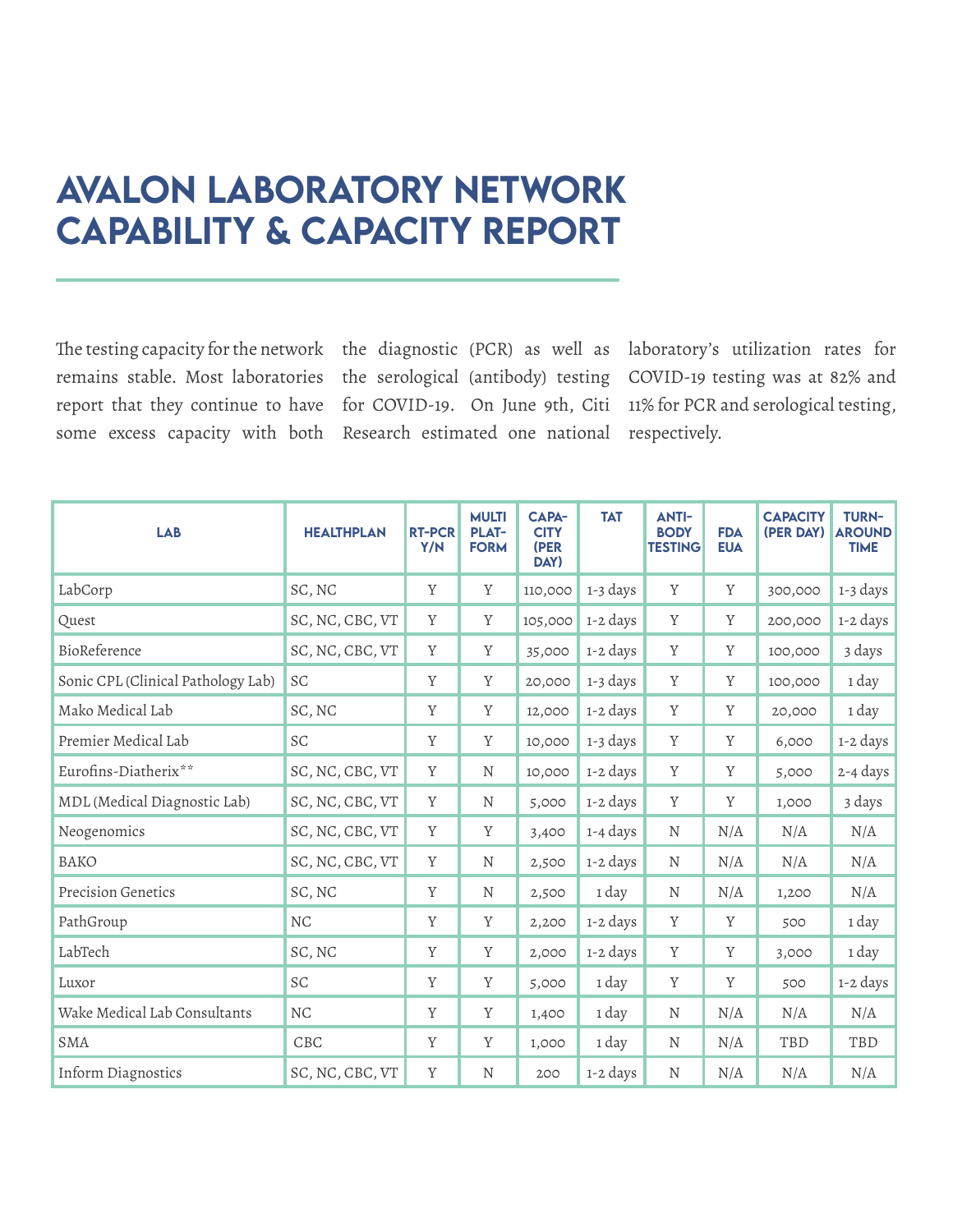### <span id="page-6-0"></span>NEWS FROM THE LABS

### LABORATORY LOBBYING EFFORTS

The response to the COVID-19 pandemic included many stakeholders, both inside and outside of the healthcare environment. The contribution of the laboratory industry was important in both the speed in the scaling of testing capacity, but also the collaboration by and among the private sector and federal and state authorities to improve access to quality testing. The American Clinical Laboratory Association (ACLA) largely coordinates the laboratory industry's lobbying efforts, such as the recent COVID-19 pricing.





Included are some recent postings from the ACLA website that demonstrate the input of the laboratory industry to the regulatory agencies.

### **ACLA Letter to CDC on Antibody Guidance**

In this letter, ACLA expresses the lab industry's concern that the current CDC guidance with respect to COVID-19 antibody testing may limit access to necessary testing. Access the full letter **[here](https://www.acla.com/acla-letter-to-cdc-on-antibody-guidance/ )**.

**Following an April 29 ACLA letter to HHS, Lawmakers Call on HHS to Designate Resources for Clinical Laboratories**

In a letter to HHS, 30 lawmakers urge Secretary Azar to determine funds that will aid laboratories to expand COVID-19 testing capacity. Access the full letter **[here](https://www.acla.com/amid-growing-demand-for-testing-lawmakers-call-on-hhs-to-designate-resources-for-clinical-laboratories/)**.

### **ACLA Serologic Testing White Paper**

Excerpt: "Without adequate funding, laboratories would face the same roadblocks with SARS-CoV-2 serologic testing as they have with COVID-19 diagnostic testing. Reimbursement rates may be just a fraction of the cost to perform the testing. Yet, a laboratory that loses money on every test it performs is not likely to offer the test at all." Access the full letter **[here](https://www.acla.com/acla-serologic-testing-white-paper/)**.